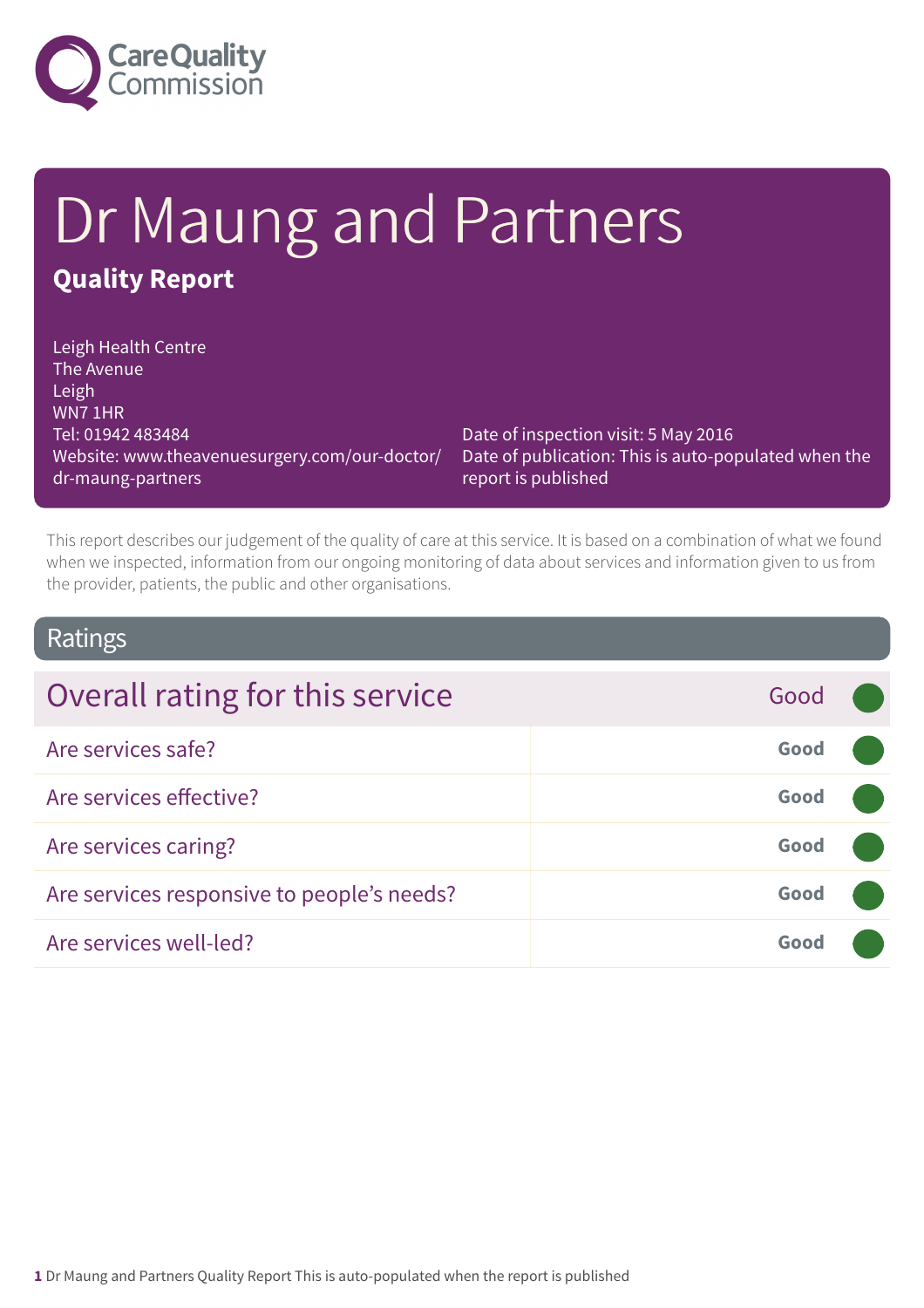### **Contents**

| Summary of this inspection                                                                                                                                                    | Page           |
|-------------------------------------------------------------------------------------------------------------------------------------------------------------------------------|----------------|
| Overall summary<br>The five questions we ask and what we found<br>The six population groups and what we found<br>What people who use the service say<br>Areas for improvement | 2              |
|                                                                                                                                                                               | $\overline{4}$ |
|                                                                                                                                                                               | 6              |
|                                                                                                                                                                               | 9              |
|                                                                                                                                                                               | 9              |
| Detailed findings from this inspection                                                                                                                                        |                |
| Our inspection team                                                                                                                                                           | 10             |
| Background to Dr Maung and Partners                                                                                                                                           | 10             |
| Why we carried out this inspection                                                                                                                                            | 10             |
| How we carried out this inspection                                                                                                                                            | 10             |
| Detailed findings                                                                                                                                                             | 12             |

### Overall summary

#### **Letter from the Chief Inspector of General Practice**

We carried out an announced comprehensive inspection at Dr Maung and Partners on 5 May 2016. Overall the practice is rated as good.

Our key findings across all the areas we inspected were as follows:

- There was an open and transparent approach to safety and an effective system in place for reporting and recording significant events.
- Risks to patients were assessed and well managed.
- Staff assessed patients' needs and delivered care in line with current evidence based guidance. Staff had been trained to provide them with the skills, knowledge and experience to deliver effective care and treatment.
- Patients said they were treated with compassion, dignity and respect and they were involved in their care and decisions about their treatment.
- Information about services and how to complain was available and easy to understand. Improvements were made to the quality of care as a result of complaints and concerns.
- Patients said they found it easy to make an appointment with a named GP and there was continuity of care, with urgent appointments available the same day.
- The practice had good facilities and was well equipped to treat patients and meet their needs.
- There was a clear leadership structure and staff felt supported by management. The practice proactively sought feedback from staff and patients, which it acted on.
- The provider was aware of and complied with the requirements of the duty of candour.

The areas where the provider should make improvement are:

- Review the current system in place for monitoring and disseminating any alerts that the practice receive to provide assurances that all relevant staff are aware of them.
- Review and update procedures and guidance.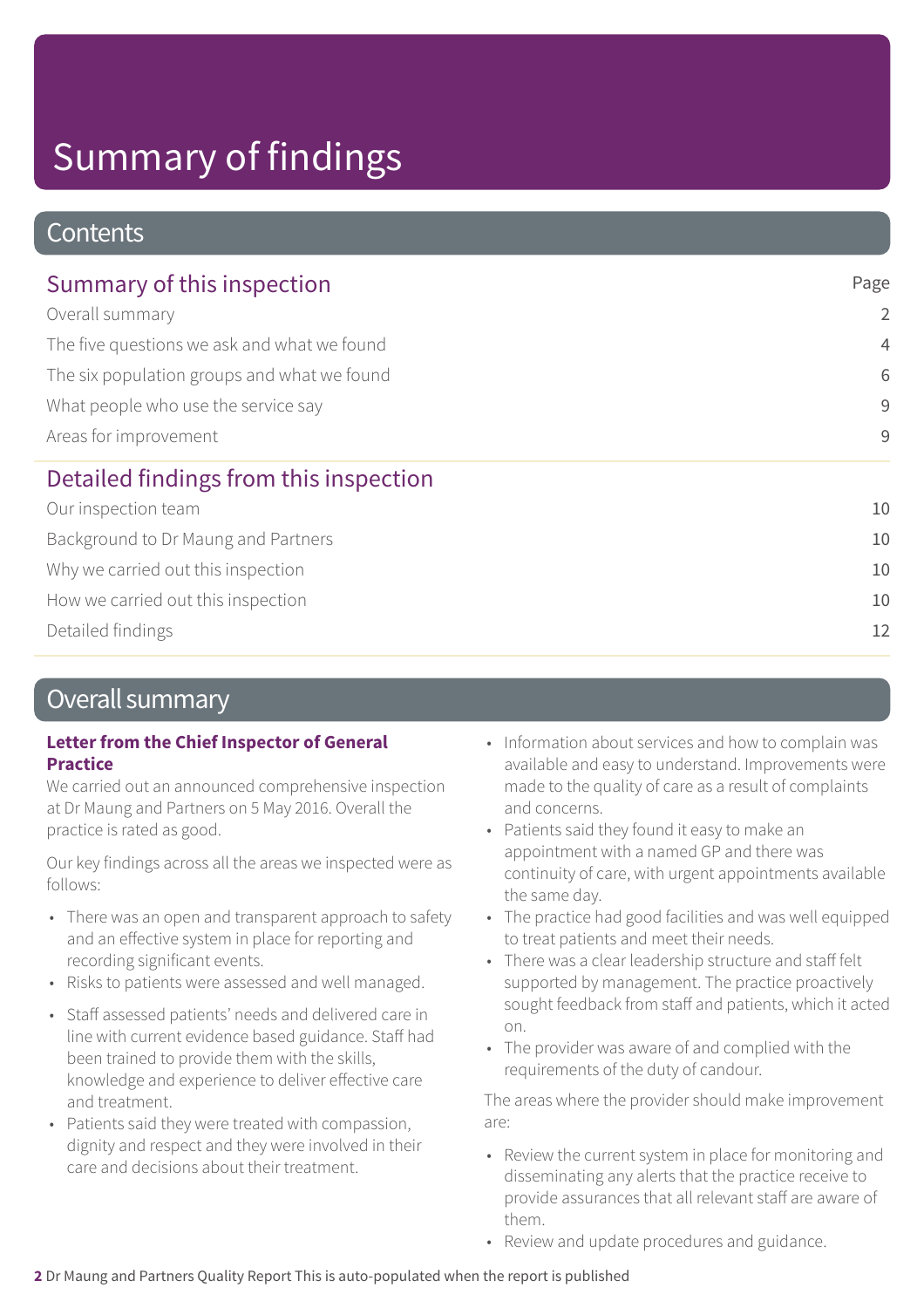- Ensure all staff are aware of the business continuity contingency plans in the event of a major incident.
- Put in place a system to monitor and regularly review QOF data.

### **Professor Steve Field (CBE FRCP FFPH FRCGP)**

Chief Inspector of General Practice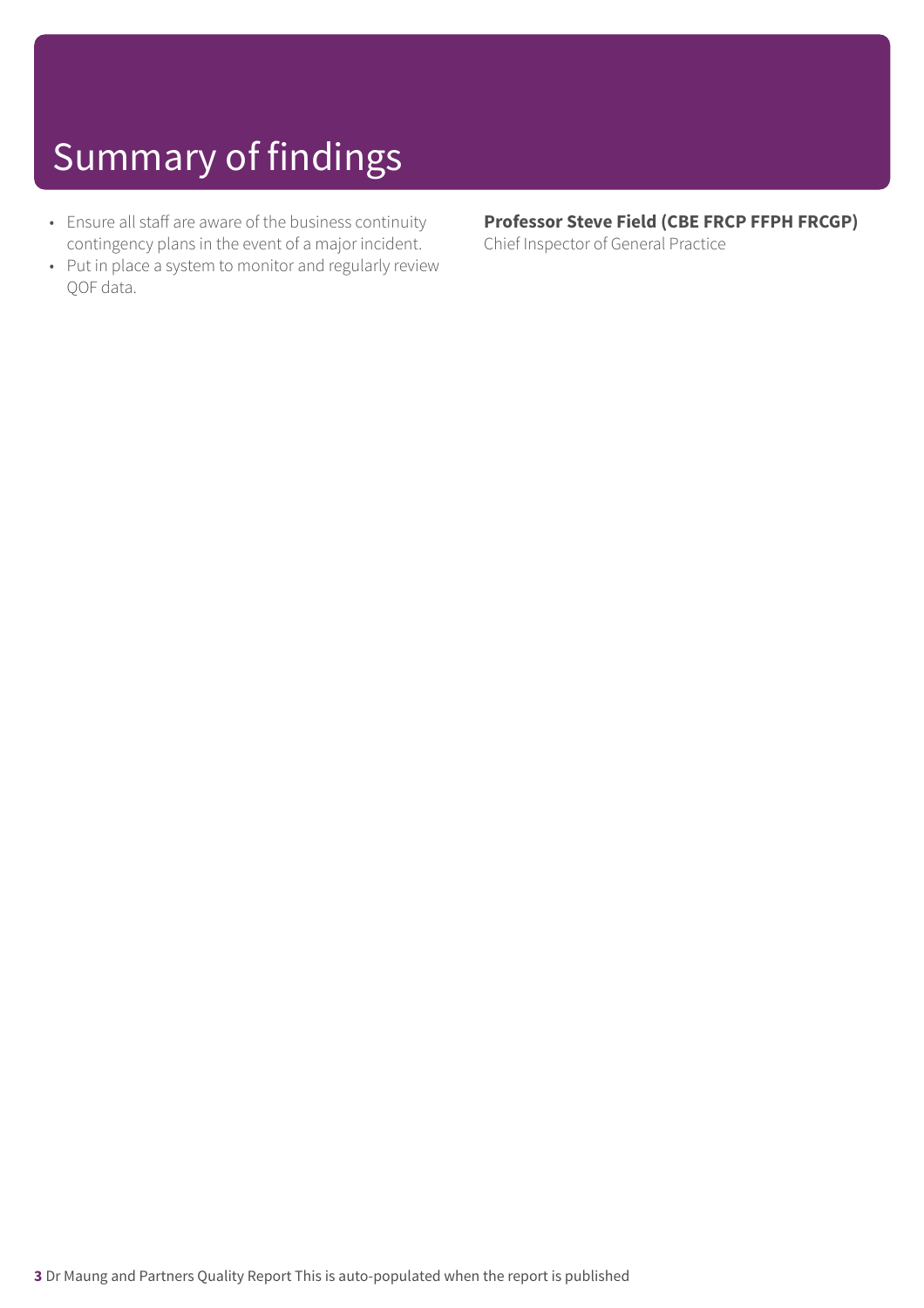### The five questions we ask and what we found

We always ask the following five questions of services.

#### **Are services safe?**

The practice is rated as good for providing safe services.

- There was an effective system in place for reporting and recording significant events.
- Lessons were shared to make sure action was taken to improve safety in the practice.
- When things went wrong patients received reasonable support, truthful information, and a written apology. They were told about any actions to improve processes to prevent the same thing happening again.
- The practice had clearly defined and embedded systems, processes and practices in place to keep patients safe and safeguarded from abuse.
- Risks to patients were assessed and well managed.

#### **Are services effective?**

The practice is rated as good for providing effective services.

- Data from the Quality and Outcomes Framework (QOF) showed patient outcomes were generally below average compared to the national average.
- Staff assessed needs and delivered care in line with current evidence based guidance.
- Clinical audits demonstrated quality improvement.
- Staff had the skills, knowledge and experience to deliver effective care and treatment.
- There was evidence of appraisals and personal development plans for all staff.
- Staff worked with other health care professionals to understand and meet the range and complexity of patients' needs.

#### **Are services caring?**

The practice is rated as good for providing caring services.

- Data from the national GP patient survey showed patients rated the practice higher than others for several aspects of care.
- Patients said they were treated with compassion, dignity and respect and they were involved in decisions about their care and treatment.
- Information for patients about the services available was easy to understand and accessible.
- We saw staff treated patients with kindness and respect, and maintained patient and information confidentiality.

**Good –––**

**Good –––**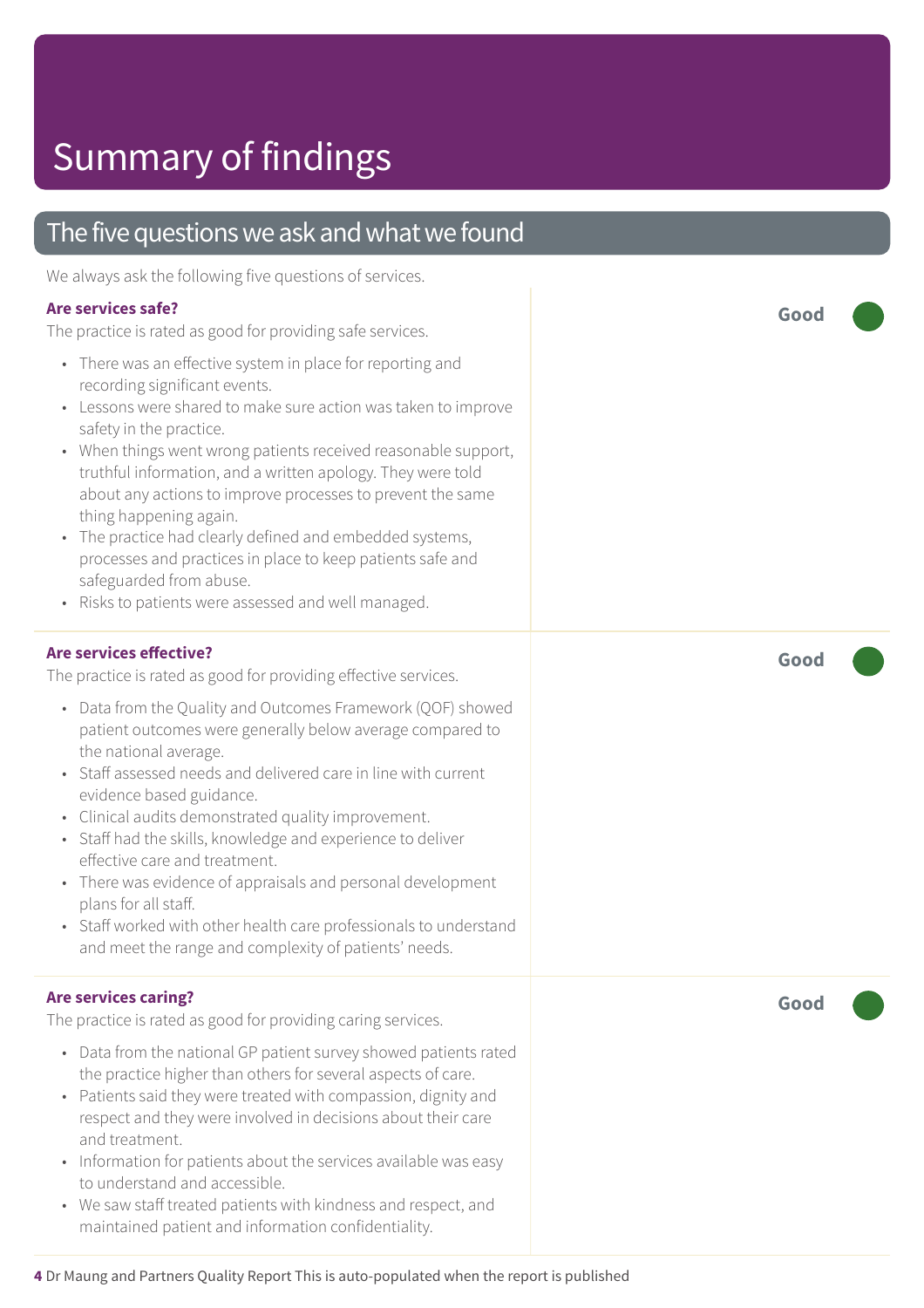#### **Are services responsive to people's needs?**

The practice is rated as good for providing responsive services.

- Practice staff reviewed the needs of its local population and engaged with the NHS England Area Team and Clinical Commissioning Group to secure improvements to services where these were identified.
- Patients said they found it easy to make an appointment with a named GP and there was continuity of care, with urgent appointments available the same day.
- The practice had good facilities and was well equipped to treat patients and meet their needs.
- Information about how to complain was available and easy to understand and evidence showed the practice responded quickly to issues raised. Learning from complaints was shared with staff and other stakeholders.

#### **Are services well-led?**

The practice is rated as good for being well-led.

- The practice had a clear vision and strategy to deliver high quality care and promote good outcomes for patients. Staff were clear about the vision and their responsibilities in relation to it.
- There was a clear leadership structure and staff felt supported by management. The practice had a number of policies and procedures to govern activity and held regular governance meetings.
- There was an overarching governance framework which supported the delivery of the strategy and good quality care. This included arrangements to monitor and improve quality and identify risk.
- The provider was aware of and complied with the requirements of the duty of candour. The partners encouraged a culture of openness and honesty. The practice had systems in place for notifiable safety incidents and ensured this information was shared with staff to ensure appropriate action was taken.
- The practice proactively sought feedback from staff and patients, which it acted on. The patient participation group was active.
- There was a strong focus on continuous learning and improvement at all levels.

**Good –––**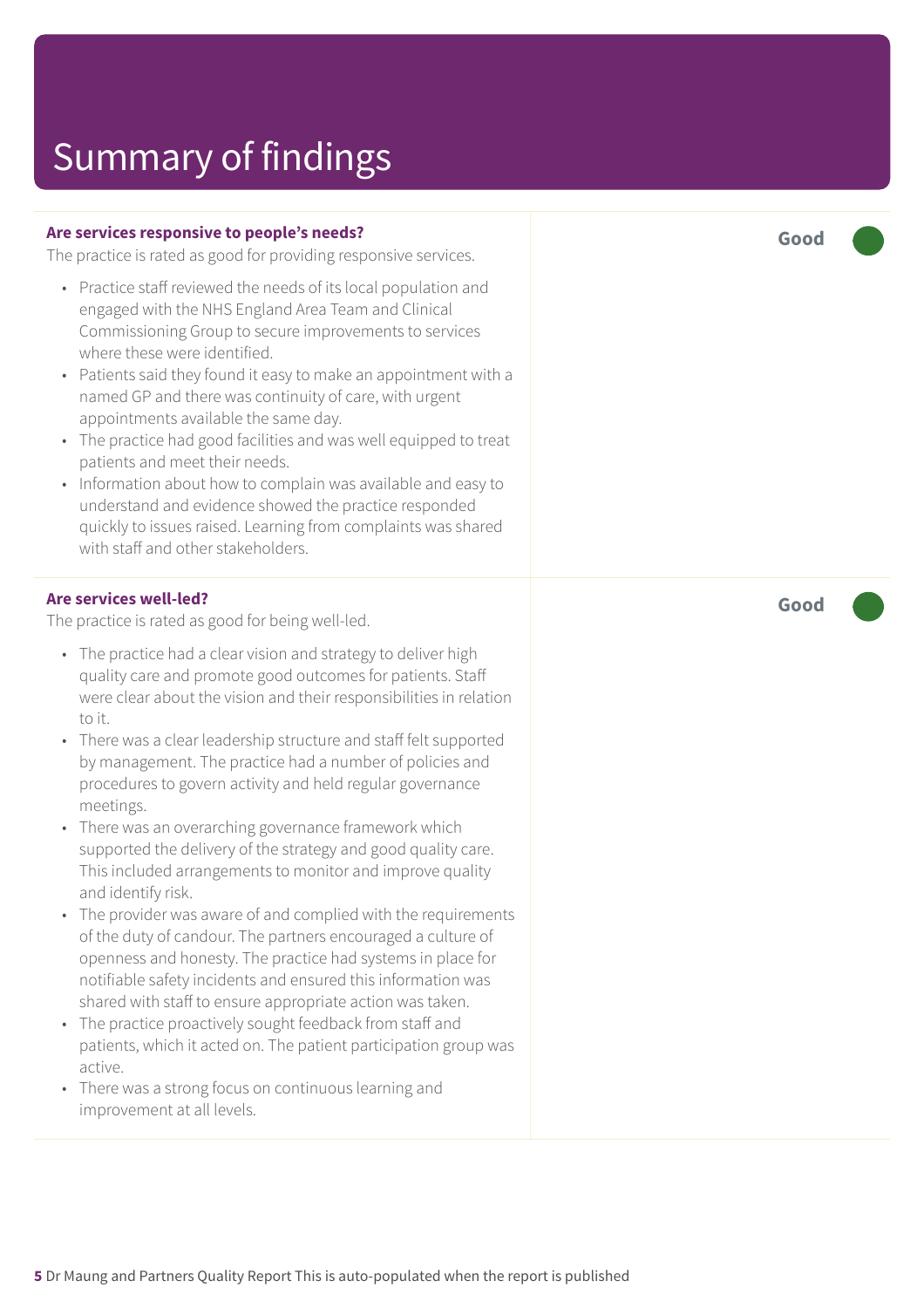### The six population groups and what we found

We always inspect the quality of care for these six population groups.

#### **Older people**

The practice is rated as good for the care of older people.

- The practice offered proactive, personalised care to meet the needs of the older people in its population.
- The practice was responsive to the needs of older people, and offered home visits and urgent appointments for those with enhanced needs.

#### **People with long term conditions**

The practice is rated as good for the care of people with long-term conditions.

- Nursing staff had lead roles in chronic disease management and patients at risk of hospital admission were identified as a priority.
- Performance for diabetes related indicators was lower than the national average. For example, the percentage of patients with diabetes, on the register, who had had an influenza immunisation in the preceding 1 August 2014 to 31 March 2015 was 75% compared to the national average of 94%.
- Longer appointments and home visits were available when needed.
- All these patients had a named GP and a structured annual review to check their health and medicines needs were being met. For those patients with the most complex needs, the named GP worked with relevant health and care professionals to deliver a multidisciplinary package of care.

#### **Families, children and young people**

The practice is rated as good for the care of families, children and young people.

- There were systems in place to identify and follow up children living in disadvantaged circumstances and who were at risk, for example, children and young people who had a high number of A&E attendances. Immunisation rates were relatively high for all standard childhood immunisations.
- Patients told us that children and young people were treated in an age-appropriate way and were recognised as individuals, and we saw evidence to confirm this.

**Good –––**

**Good –––**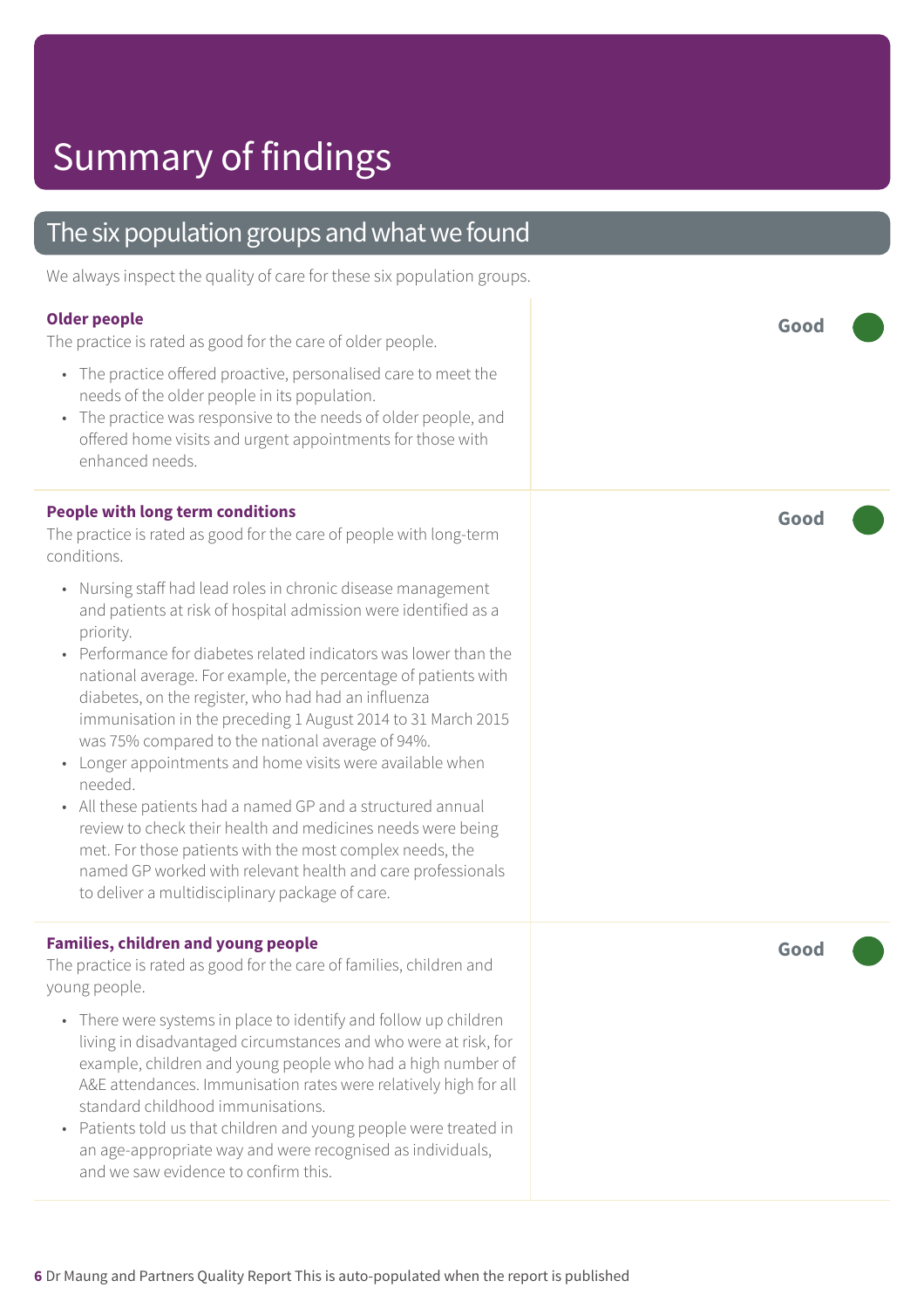• In the last 12 months, 79% of patients diagnosed with asthma, had undergone a review of their care compared to the national average of 75%. • In the last five years 76% of patients had received cervical screening compared to the national average of 82%. • Appointments were available outside of school hours and the premises were suitable for children and babies. • We saw positive examples of joint working with midwives, health visitors and school nurses. **Working age people (including those recently retired and students)** The practice is rated as good for the care of working-age people (including those recently retired and students). • The needs of the working age population, those recently retired and students had been identified and the practice had adjusted the services it offered to ensure these were accessible, flexible and offered continuity of care. • The practice was proactive in offering online services as well as a full range of health promotion and screening that reflects the needs for this age group. **People whose circumstances may make them vulnerable** The practice is rated as good for the care of people whose circumstances may make them vulnerable. • The practice held a register of patients living in vulnerable circumstances including homeless people, travellers and those with a learning disability. • The practice offered longer appointments for patients with a learning disability. • The practice regularly worked with other health care professionals in the case management of vulnerable patients. • The practice informed vulnerable patients about how to access various support groups and voluntary organisations. • Staff knew how to recognise signs of abuse in vulnerable adults and children. Staff were aware of their responsibilities regarding information sharing, documentation of safeguarding concerns and how to contact relevant agencies in normal working hours and out of hours. **People experiencing poor mental health (including people with dementia)**

The practice is rated as good for the care of people experiencing poor mental health (including people with dementia).

**Good –––**

**Good –––**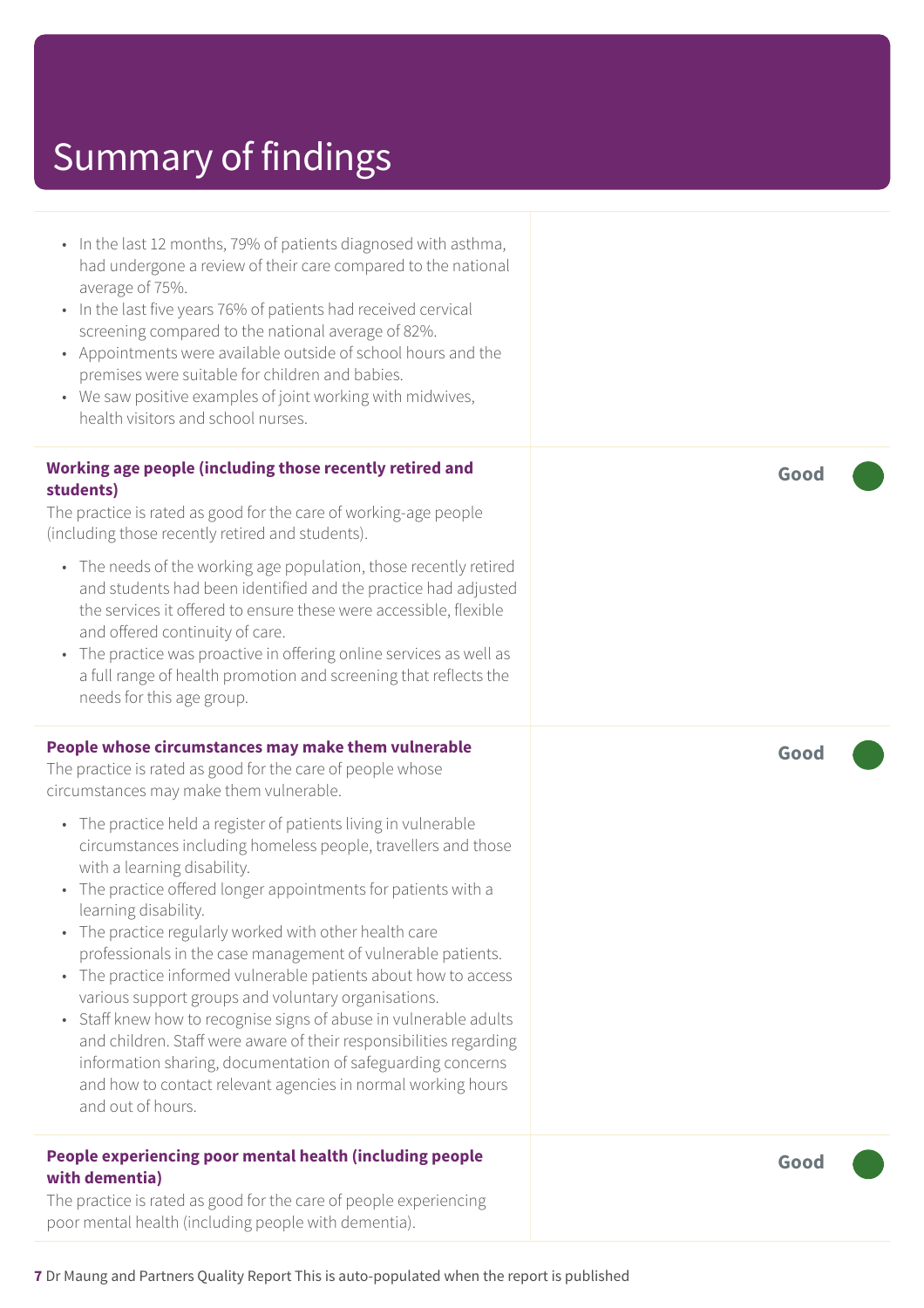- 83% of patients diagnosed with dementia had had their care reviewed in a face to face meeting in the last 12 months, which was comparable to the national average of 84%.
- The practice regularly worked with multi-disciplinary teams in the case management of patients experiencing poor mental health, including those with dementia.
- The practice carried out advance care planning for patients with dementia.
- The practice had told patients experiencing poor mental health about how to access various support groups and voluntary organisations.
- The practice had a system in place to follow up patients who had attended accident and emergency where they may have been experiencing poor mental health.
- Staff had a good understanding of how to support patients with mental health needs and dementia.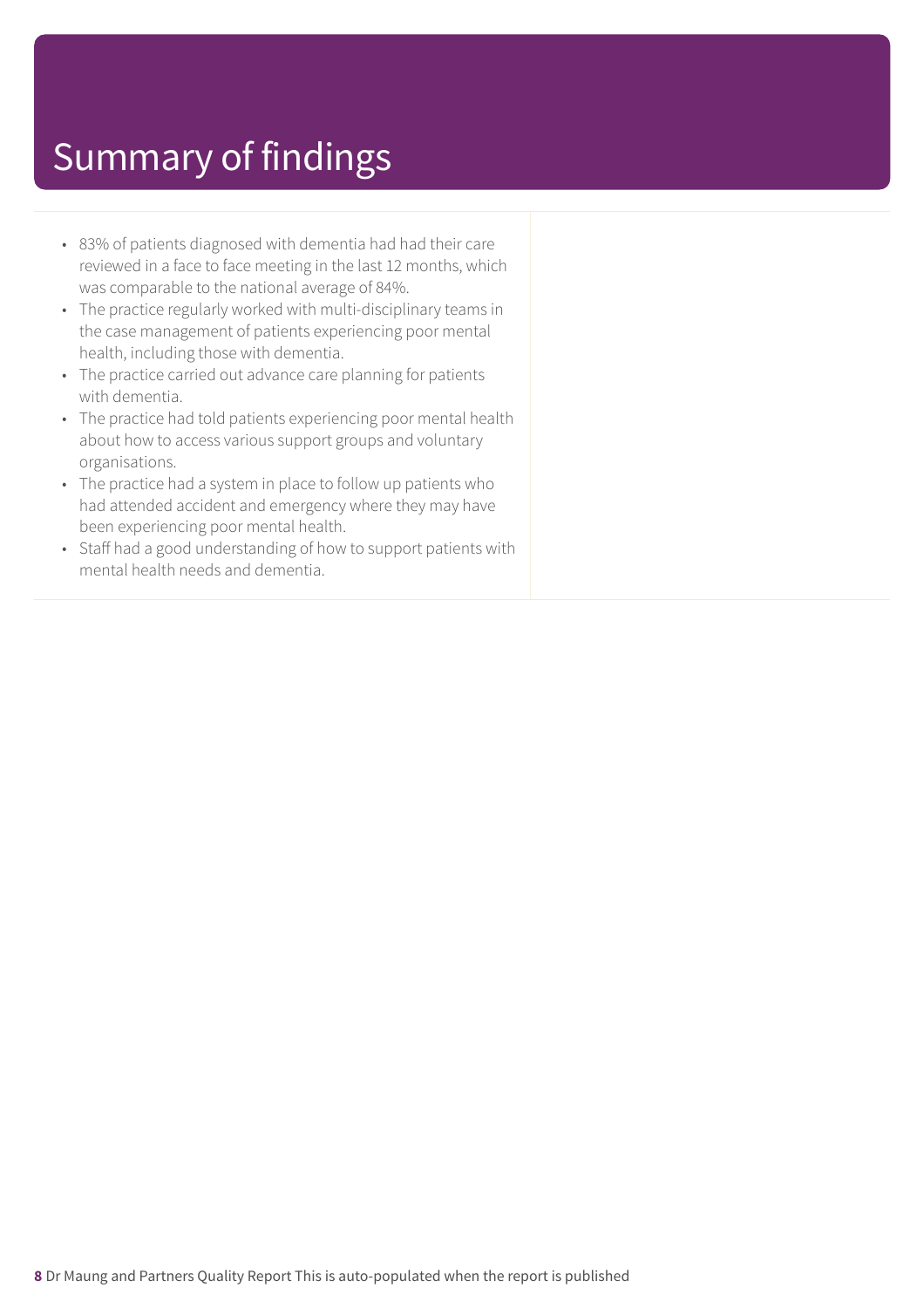### What people who use the service say

The national GP patient survey results were published in January 2016. The results showed the practice was performing generally above local and national averages. 314 survey forms were distributed and 95 were returned. This represented approximately 5% of the practice's patient list.

- 88% of patients found it easy to get through to this practice by phone compared to the national average of 73%.
- 74% of patients were able to get an appointment to see or speak to someone the last time they tried compared to the national average of 76%.
- 95% of patients described the overall experience of this GP practice as good compared to the national average of 85%.

• 88% of patients said they would recommend this GP practice to someone who has just moved to the local area compared to the national average of 79%.

As part of our inspection we also asked for CQC comment cards to be completed by patients prior to our inspection. We received 22 comment cards which were all positive about the standard of care received.

We spoke with three patients during the inspection. All three patients said they were satisfied with the care they received and thought staff were approachable, committed and caring.

### Areas for improvement

#### **Action the service SHOULD take to improve**

- Review the current system in place for monitoring and disseminating any alerts that the practice receive to provide assurances that all relevant staff are aware of them.
- Review and update procedures and guidance.
- Ensure all staff are aware of the business continuity contingency plans in the event of a major incident.
- Put in place a system to monitor and regularly review QOF data.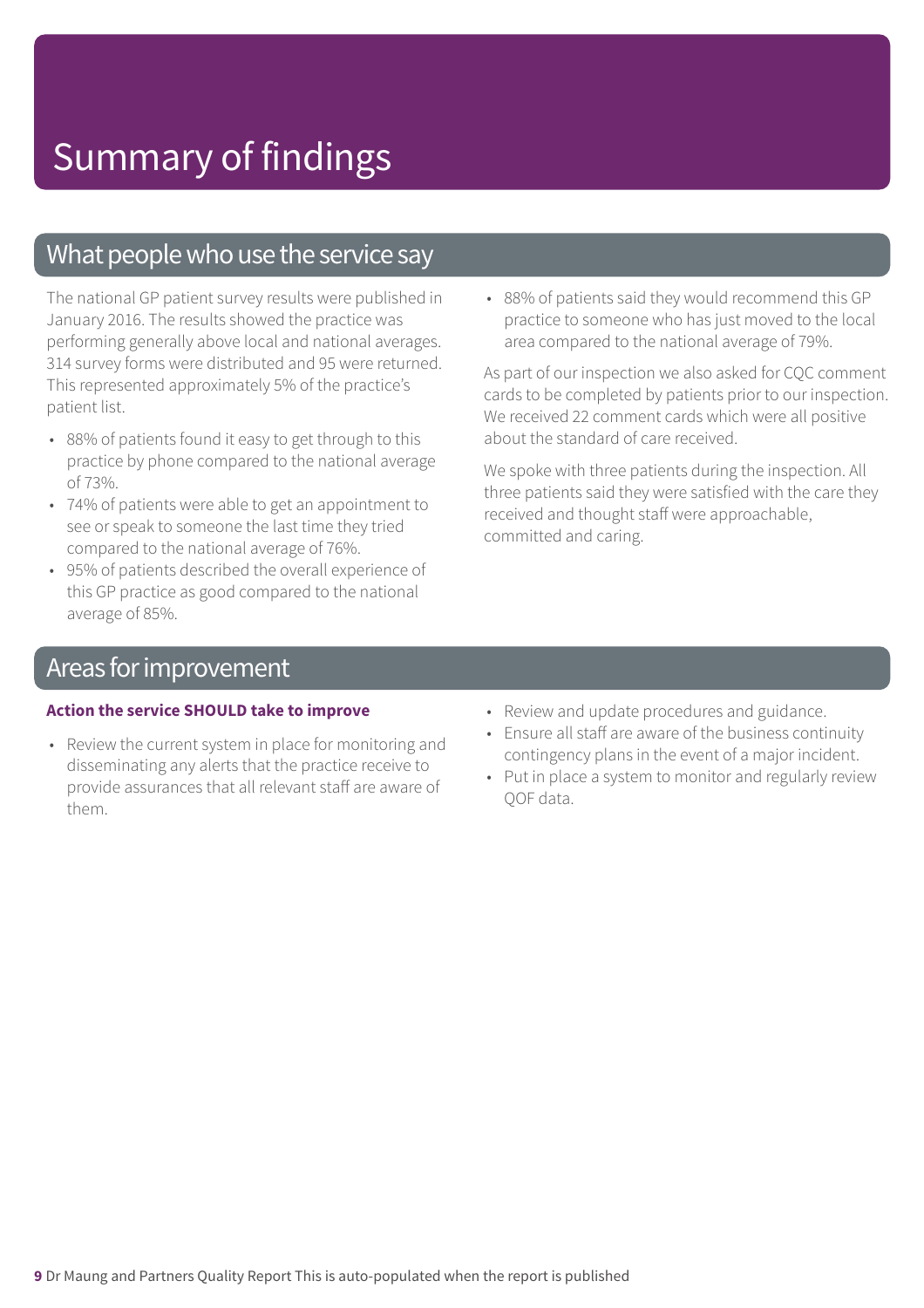

# Dr Maung and Partners **Detailed findings**

### Our inspection team

### **Our inspection team was led by:**

a CQC Lead Inspector**.**The team included a GP specialist adviser.

### Background to Dr Maung and Partners

Dr Maung and Partners provides primary care services to its registered list of 1972 patients. The practice is situated and the inspection was conducted at Leigh Health Centre, The Avenue, Leigh.

This is a purpose built GP Surgery with disabled access and a hearing loop. There are parking facilities on site, including disabled spaces, and is accessible by local transport links for Leigh town centre. There is also an independent pharmacy and walk in centre on site.

There are two GPs, one male and one female, and a trainee GP. They are supported by a practice nurse and two healthcare assistants. There is also a practice manager and administration staff. All staff apart from GPs are shared with another practice.

The male life expectancy for the area is 78 years compared with the CCG averages of 76 years and the National average of 79 years. The female life expectancy for the area is 81 years compared with the CCG averages of 81 years and the national average of 83 years.

The practice delivers commissioned services under the General Medical Services (GMS) contract. It offers direct enhanced services for the childhood vaccination and immunisation scheme, facilitating timely diagnosis and support for people with dementia, influenza and pneumococcal immunisations, improving patient online access, learning disabilities, patient participation, rotavirus and shingles immunisation and unplanned admissions.

The practice is open between 8.30am and 6.30pm Monday to Friday except Wednesday afternoons when the practice closes at 5pm. Appointments with GPs are available Monday to Friday: 8:45 am-11:05 am, and Monday, Tuesday, Thursday & Friday: 4pm-5:40 pm

Patients requiring a GP outside of normal working hours are advised to contact the surgery and they will be directed to the local out of hours service which is provided by Bridgewater NHS Foundation Trust –through NHS 111. Additionally patients can access GP services in the evening and on Saturdays and Sundays through the Wigan GP access alliance at locations across Wigan Borough.

### Why we carried out this inspection

We carried out a comprehensive inspection of this service under Section 60 of the Health and Social Care Act 2008 as part of our regulatory functions. The inspection was planned to check whether the provider is meeting the legal requirements and regulations associated with the Health and Social Care Act 2008, to look at the overall quality of the service, and to provide a rating for the service under the Care Act 2014.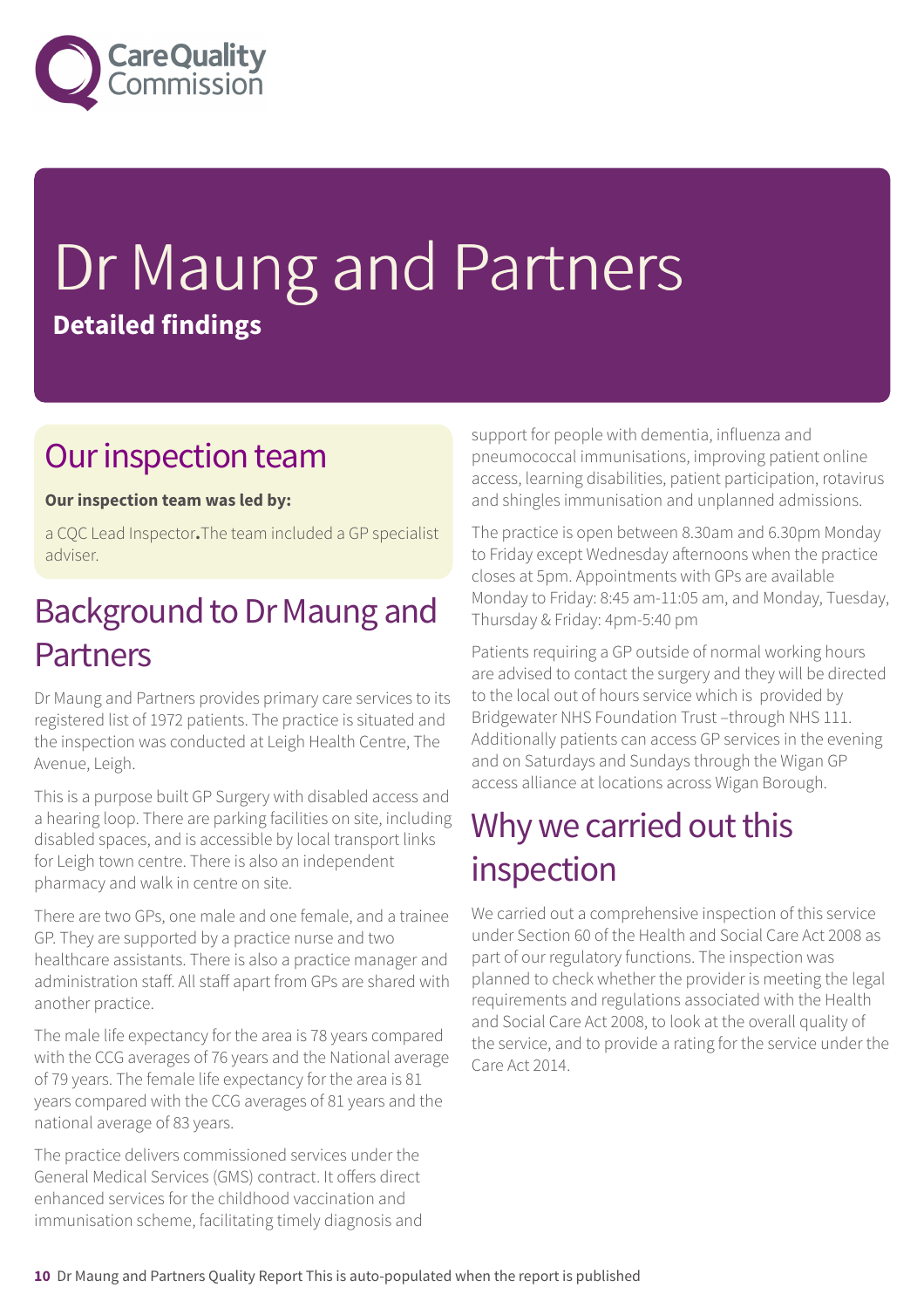# Detailed findings

### How we carried out this inspection

Before visiting, we reviewed a range of information we hold about the practice and asked other organisations to share what they knew. We carried out an announced visit on 5 May 2016. During our visit we:

- Reviewed information available to us from other organisations e.g. NHS England.
- Reviewed information from CQC intelligent monitoring systems.
- Spoke with staff, patients and the PPG.
- Spoke with staff from external organisations.
- Reviewed patient survey information.
- Observed how people were being cared for and talked with carers and/or family members
- Reviewed comment cards where patients and members of the public shared their views and experiences of the service.

To get to the heart of patients' experiences of care and treatment, we always ask the following five questions:

- Is it safe?
- Is it effective?
- Is it caring?
- Is it responsive to people's needs?
- Is it well-led?

We also looked at how well services are provided for specific groups of people and what good care looks like for them. The population groups are:

- Older people
- People with long-term conditions
- Families, children and young people
- Working age people (including those recently retired and students)
- People whose circumstances may make them vulnerable
- People experiencing poor mental health (including people with dementia)

Please note that when referring to information throughout this report, for example any reference to the Quality and Outcomes Framework data, this relates to the most recent information available to the CQC at that time.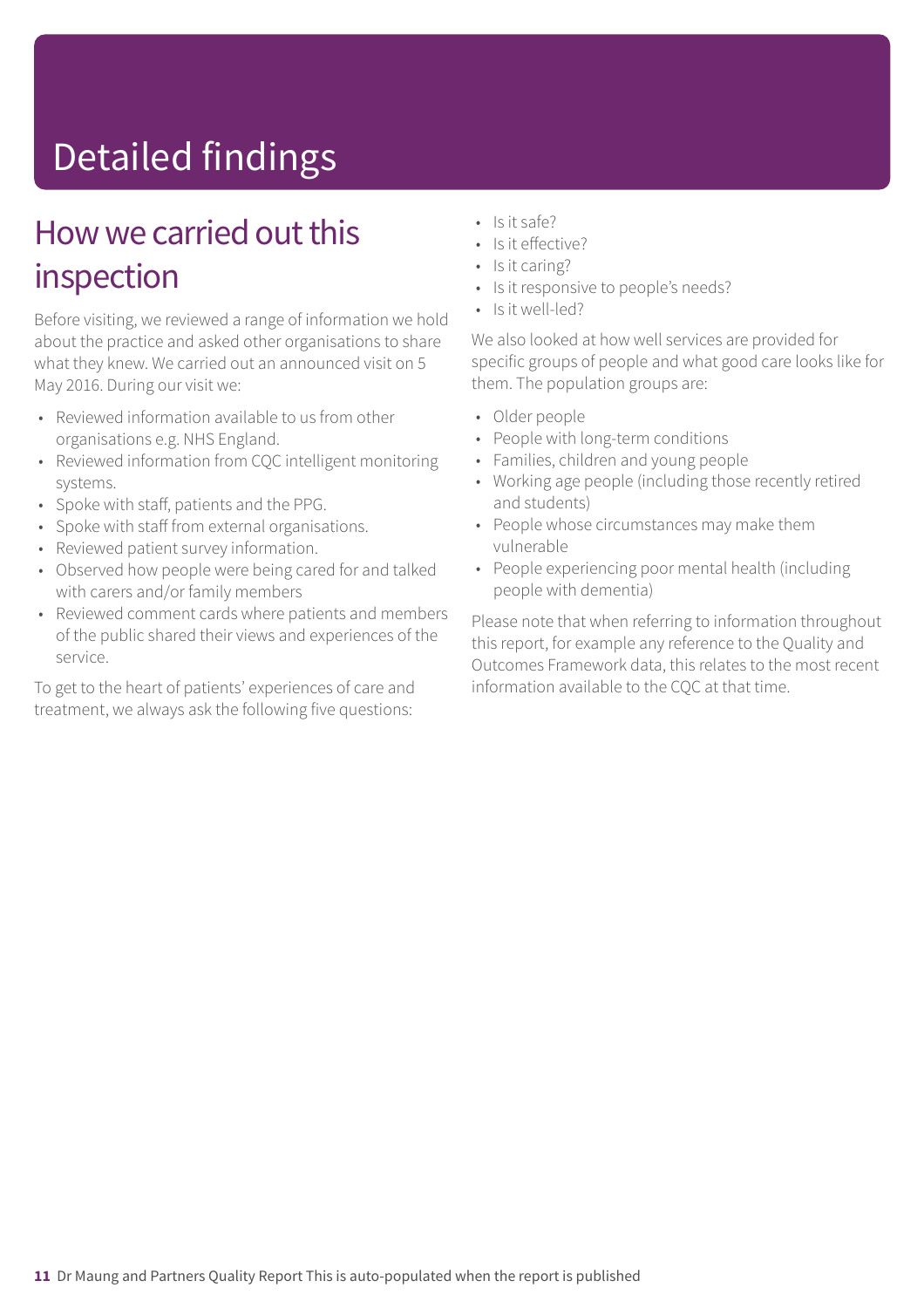## Are services safe?

## **Our findings**

### **Safe track record and learning**

There was an effective system in place for reporting and recording significant events.

- Staff told us they would inform the practice manager of any incidents. The incident recording form supported the recording of notifiable incidents under the duty of candour. (The duty of candour is a set of specific legal requirements that providers of services must follow when things go wrong with care and treatment).
- We saw evidence that when things went wrong with care and treatment, patients were informed of the incident, received reasonable support, truthful information, a written apology and were told about any actions to improve processes to prevent the same thing happening again.
- Although there had been no significant events recorded in the past twelve months we saw the practice had out a thorough analysis of incidents to determine if they were significant events.

We reviewed safety records, incident reports, patient safety alerts and minutes of meetings where these were discussed. We saw evidence that lessons were shared and action was taken to improve safety in the practice. However the current system in place for monitoring and disseminating any alerts that the practice received was not consistent and not recorded.

#### **Overview of safety systems and processes**

The practice had clearly defined and embedded systems, processes and practices in place to keep patients safe and safeguarded from abuse, which included:

• Arrangements were in place to safeguard children and vulnerable adults from abuse. These arrangements reflected relevant legislation and local requirements. Policies were accessible to all staff. The policies clearly outlined who to contact for further guidance if staff had concerns about a patient's welfare. There was a lead member of staff for safeguarding. The GPs attended safeguarding meetings when possible and always provided reports where necessary for other agencies. Staff demonstrated they understood their

responsibilities and all had received training on safeguarding children and vulnerable adults relevant to their role. GPs were trained to child protection or child safeguarding level three.

- A notice in the waiting room advised patients that chaperones were available if required. All staff who acted as chaperones were trained for the role and had received a Disclosure and Barring Service (DBS) check. (DBS checks identify whether a person has a criminal record or is on an official list of people barred from working in roles where they may have contact with children or adults who may be vulnerable).
- The practice maintained appropriate standards of cleanliness and hygiene. We observed the premises to be clean however the GP consultation rooms were untidy and cluttered. The practice nurse was the infection control clinical lead who liaised with the local infection prevention teams to keep up to date with best practice. There was an infection control protocol in place and staff had received up to date training. Annual infection control audits were undertaken and we saw evidence that action was taken to address any improvements identified as a result.
- The arrangements for managing medicines, including emergency medicines and vaccines, in the practice kept patients safe (including obtaining, prescribing, recording, handling, storing, security and disposal). Processes were in place for handling repeat prescriptions which included the review of high risk medicines. The practice carried out regular medicines audits, with the support of the local CCG pharmacy teams, to ensure prescribing was in line with best practice guidelines for safe prescribing. Blank prescription forms and pads were securely stored and there were systems in place to monitor their use. Patient Group Directions had been adopted by the practice to allow nurses to administer medicines in line with legislation. Health Care Assistants were trained to administer vaccines and medicines against a patient specific prescription or direction from a prescriber.
- We reviewed five personnel files and found appropriate recruitment checks had been undertaken prior to employment. For example, proof of identification, references, qualifications, registration with the appropriate professional body and the appropriate checks through the Disclosure and Barring Service.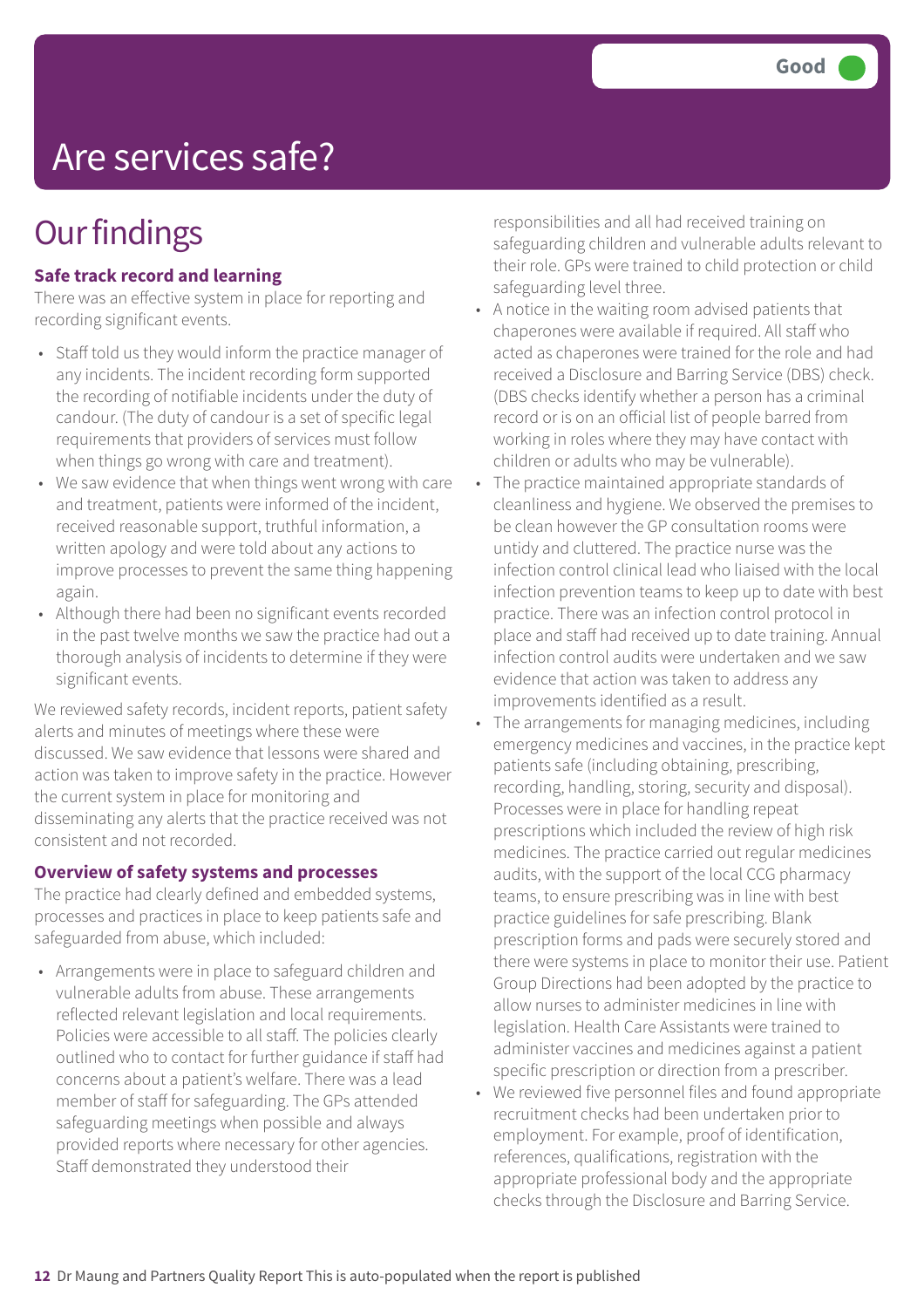### Are services safe?

### **Monitoring risks to patients**

Risks to patients were assessed and well managed.

- There were procedures in place for monitoring and managing risks to patient and staff safety. There was a health and safety policy available with a poster in the reception office which identified local health and safety representatives. The practice had up to date fire risk assessments and carried out regular fire drills. All electrical equipment was checked to ensure the equipment was safe to use and clinical equipment was checked to ensure it was working properly. The practice had a variety of other risk assessments in place to monitor safety of the premises such as control of substances hazardous to health and infection control and legionella (Legionella is a term for a particular bacterium which can contaminate water systems in buildings).
- Arrangements were in place for planning and monitoring the number of staff and mix of staff needed to meet patients' needs. There was a rota system in place for all the different staffing groups to ensure enough staff were on duty.

#### **Arrangements to deal with emergencies and major incidents**

The practice had adequate arrangements in place to respond to emergencies and major incidents.

- There were panic alarms in all the consultation and treatment rooms which alerted staff to any emergency.
- All staff received annual basic life support training and there were emergency medicines available in the treatment room.
- The practice had a defibrillator available on the premises and oxygen with adult and children's masks. A first aid kit and accident book were available.
- Emergency medicines were easily accessible to staff in a secure area of the practice and all staff knew of their location. All the medicines we checked were in date and stored securely.
- The practice had a comprehensive business continuity plan in place for major incidents such as power failure or building damage. The plan included emergency contact numbers for staff. Review the current system in place for monitoring and disseminating any alerts that the practice receive to provide assurances that all relevant staff are aware of them. However not all staff were aware of the business continuity contingency plans in the event of a major incident.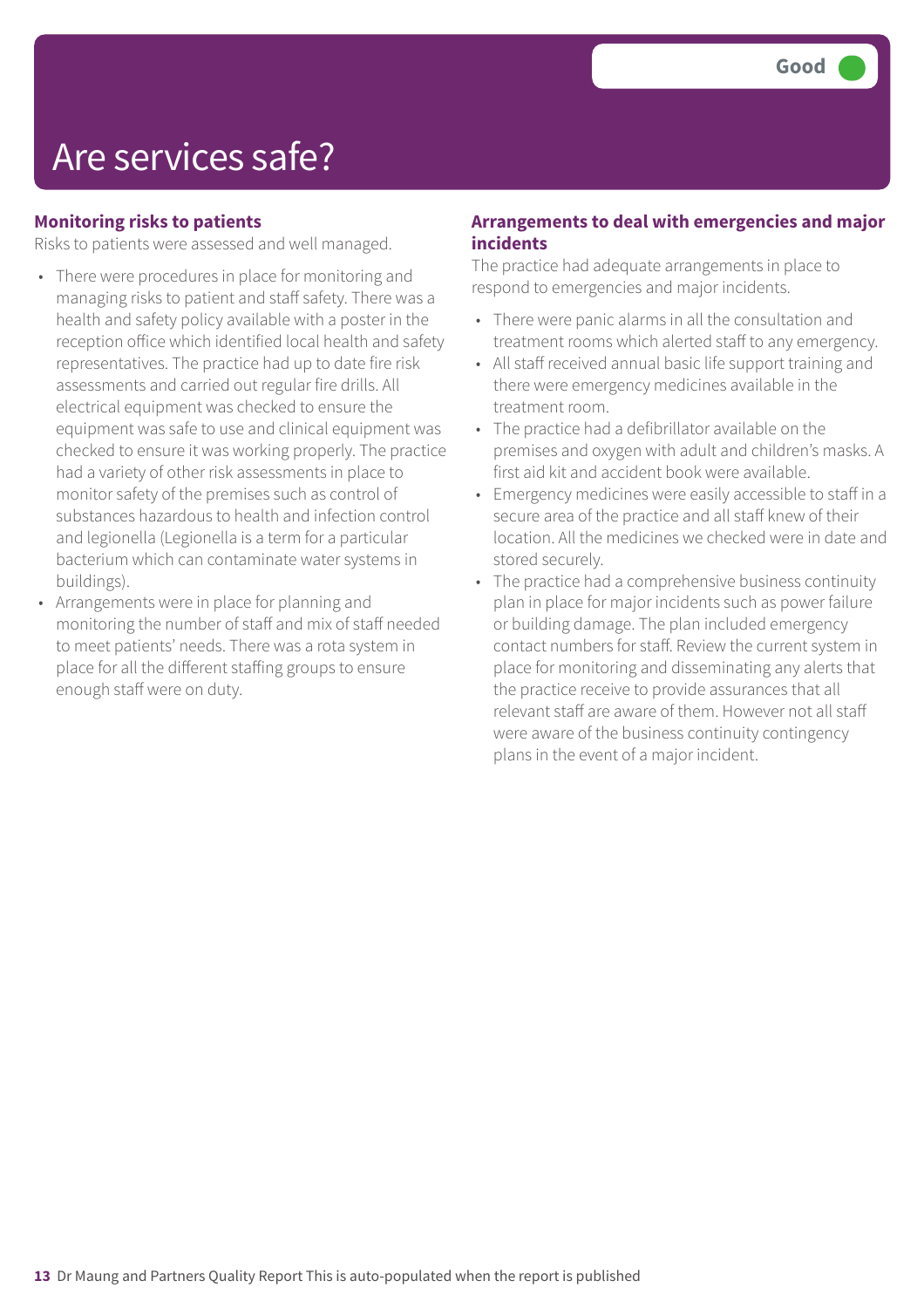## Are services effective?

(for example, treatment is effective)

## **Our findings**

### **Effective needs assessment**

The practice assessed needs and delivered care in line with relevant and current evidence based guidance and standards, including National Institute for Health and Care Excellence (NICE) best practice guidelines.

- The practice had systems in place to keep all clinical staff up to date. Staff had access to guidelines from NICE and used this information to deliver care and treatment that met patients' needs.
- The practice monitored that these guidelines were followed through risk assessments, audits and random sample checks of patient records.

### **Management, monitoring and improving outcomes for people**

The practice used the information collected for the Quality and Outcomes Framework (QOF) and performance against national screening programmes to monitor outcomes for patients. (QOF is a system intended to improve the quality of general practice and reward good practice). The most recent published results were 89% of the total number of points available. The practice had an overall exception report of 4% (Exception reporting is the removal of patients from QOF calculations where, for example, the patients are unable to attend a review meeting or certain medicines cannot be prescribed because of side effects). This practice was an outlier for some QOF (or other national) clinical targets. Data showed:

- Average daily quantity of Hypnotics prescribed per Specific Therapeutic group Age-sex Related Prescribing Unit (01/07/2014 to 30/06/2015) was 0.73 which was above the CCG average of 0.38 and national average of 0.26.
- The percentage of patients with diabetes, on the register, who have had influenza immunisation in the preceding 1 August to 31 March (01/04/2014 to 31/03/ 2015) was 75% which was below the CCG average of 96% and national average of 94%.
- The percentage of patients with diabetes, on the register, whose last measured total cholesterol (measured within the preceding 12 months) was 5 mmol/l or less (01/04/2014 to was 66% which was below the CCG average of 82% and national average of 81%.

• The percentage of patients with atrial fibrillation with CHADS2 score of 1, who were treated with anticoagulation drug therapy or an antiplatelet therapy (01/04/2014 to 31/03/2015) was 80% which was below the CCG average of 99% and national average of 98%.

We saw evidence that the practice had addressed these shortfalls in this QOF year however we noted there was no system in place to monitor and regularly review QOF data.

There was evidence of quality improvement including clinical audit.

• The practice participated in clinical audit which led to improvements in clinical care. We saw evidence that the practice acted upon the results of clinical audits, and that they undertook follow up audits to ensure the management and monitoring of services to improve outcomes for patient was effective. The results of audits were shared with the team through clinical meetings

#### **Effective staffing**

Staff had the skills, knowledge and experience to deliver effective care and treatment.

- The practice had an induction programme for all newly appointed staff. This covered such topics as health and safety, security, rota and shift arrangements, essential policies and procedures and training.
- The practice could demonstrate how they ensured role-specific training and updating for relevant staff. For example practice nurse had received training to review patients with long-term conditions, in conjunction, with the GPs.
- Staff administering vaccines and taking samples for the cervical screening programme had received specific training which had included an assessment of competence. Staff who administered vaccines could demonstrate how they stayed up to date with changes to the immunisation programmes, for example by access to on line resources and discussion at practice meetings.
- The learning needs of staff were identified through a system of appraisals, meetings and reviews of practice development needs. Staff had access to appropriate training to meet their learning needs and to cover the scope of their work. This included ongoing support,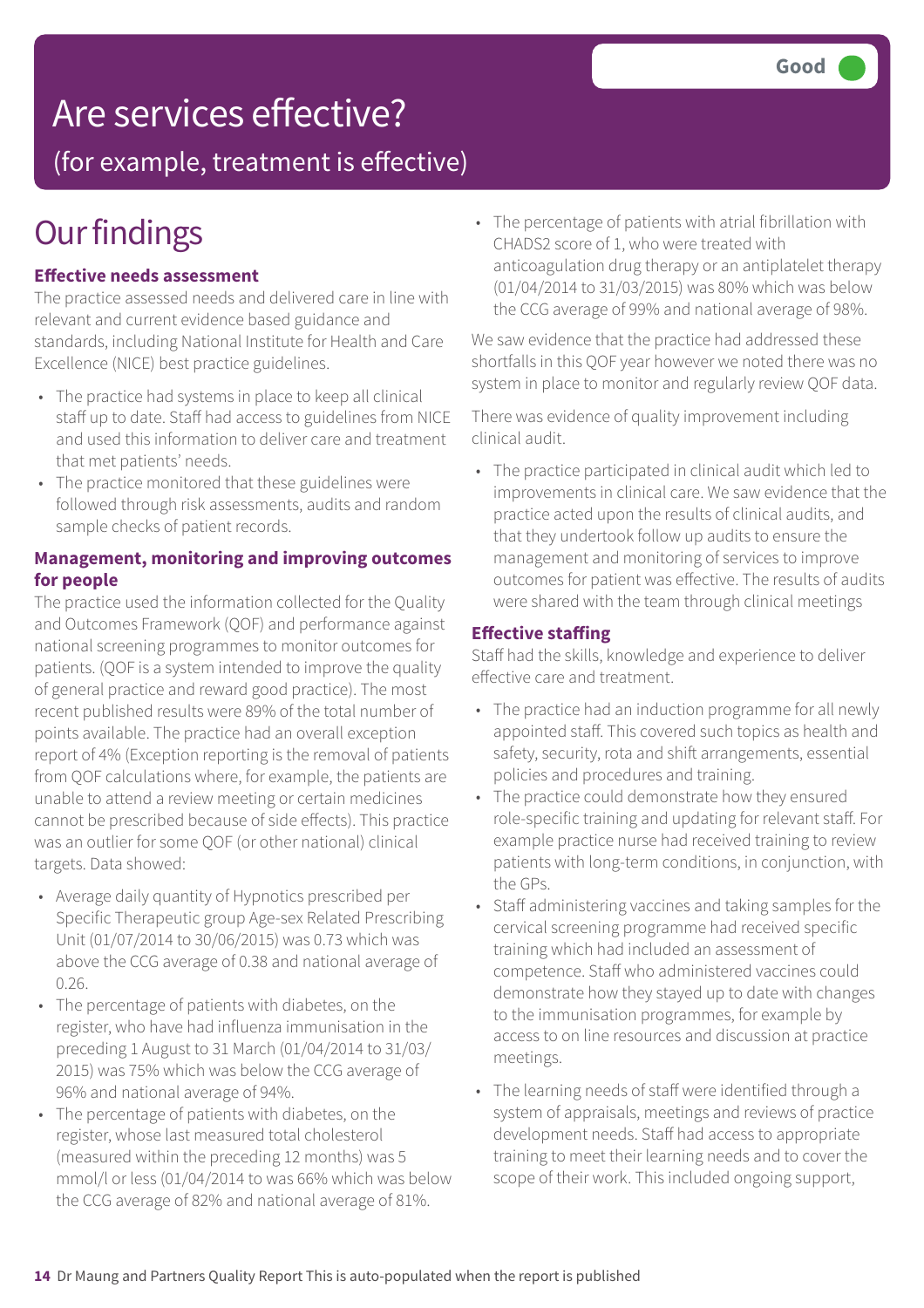## Are services effective?

### (for example, treatment is effective)

one-to-one meetings, coaching and mentoring, clinical supervision and facilitation and support for revalidating GPs. All staff except those recently employed had received an appraisal within the last 12 months.

• Staff received training that included: safeguarding, fire safety awareness, basic life support, chaperone training and information governance. Staff had access to and made use of e-learning training modules and in-house training.

### **Coordinating patient care and information sharing**

The information needed to plan and deliver care and treatment was available to relevant staff in a timely and accessible way through the practice's patient record system and their intranet system.

- This included care and risk assessments, care plans, medical records and investigation and test results.
- The practice shared relevant information with other services in a timely way, for example when referring patients to other services.

Staff worked together and with other health and social care professionals to understand and meet the range and complexity of patients' needs and to assess and plan ongoing care and treatment. This included when patients moved between services, including when they were referred, or after they were discharged from hospital. Meetings took place with other health care professionals on a monthly basis when care plans were routinely reviewed and updated for patients with complex needs.

#### **Consent to care and treatment**

Staff sought patients' consent to care and treatment in line with legislation and guidance.

- Staff understood the relevant consent and decision-making requirements of legislation and guidance, including the Mental Capacity Act 2005.
- When providing care and treatment for children and young people, staff carried out assessments of capacity to consent in line with relevant guidance.
- Where a patient's mental capacity to consent to care or treatment was unclear the GP or practice nurse assessed the patient's capacity and, recorded the outcome of the assessment.
- The process for seeking consent was monitored through patient records audits.

### **Supporting patients to live healthier lives**

The practice identified patients who may be in need of extra support. For example:

- Patients receiving end of life care, carers, those at risk of developing a long-term condition and those requiring advice on their diet, smoking and alcohol cessation had access to a health trainer to support their needs.
- A dietician was available on the premises and smoking cessation advice was available from a local support group.

The practice's uptake for the cervical screening programme was 76%, which was below the CCG average of 84% and the national average of 82%. There was a policy to offer telephone reminders for patients who did not attend for their cervical screening test. The practice also encouraged its patients to attend national screening programmes for bowel and breast cancer screening. There were failsafe systems in place to ensure results were received for all samples sent for the cervical screening programme and the practice followed up women who were referred as a result of abnormal results.

Childhood immunisation rates for the vaccinations given were comparable to CCG and national averages. For example, childhood immunisation rates for the vaccinations given to under two year olds ranged from 67% to 100% and for five year olds was 100%.

Patients had access to appropriate health assessments and checks. These included health checks for new patients and NHS health checks for patients aged 40–74. Appropriate follow-ups for the outcomes of health assessments and checks were made, where abnormalities or risk factors were identified.

The practice worked with the community link worker (CLW). The CLW took self-referrals for patients who need extra help, but not necessarily medical help. It can vary from advice on benefits to social issues such as loneliness and not knowing which services are available and how they can be accessed. This service works in co-operation with Age UK so that patients over 65 will be linked to the services available through them.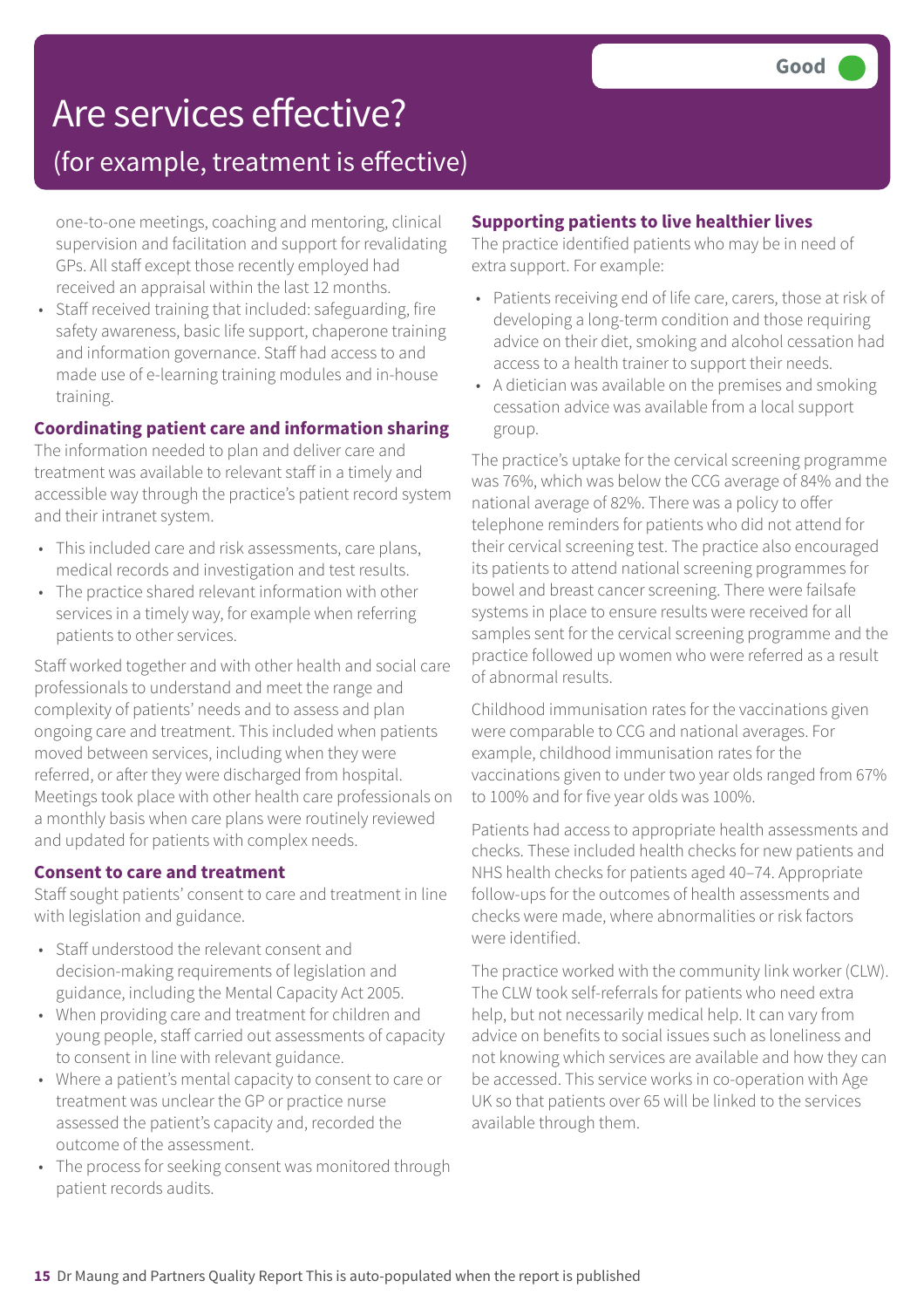# Are services caring?

## **Our findings**

### **Kindness, dignity, respect and compassion**

We observed members of staff were courteous and very helpful to patients and treated them with dignity and respect.

- Curtains were provided in consulting rooms to maintain patients' privacy and dignity during examinations, investigations and treatments.
- We noted that consultation and treatment room doors were closed during consultations; conversations taking place in these rooms could not be overheard.
- Reception staff knew when patients wanted to discuss sensitive issues or appeared distressed they could offer them a private room to discuss their needs.

All of the 22 patient Care Quality Commission comment cards we received were positive about the service experienced. Patients said they felt the practice offered an excellent service and staff were helpful, caring and treated them with dignity and respect.

We spoke with one members of the patient participation group (PPG). They also told us they were satisfied with the care provided by the practice and said their dignity and privacy was respected. Comment cards highlighted that staff responded compassionately when they needed help and provided support when required.

Results from the national GP patient survey showed patients felt they were treated with compassion, dignity and respect. The practice was above average for its satisfaction scores on consultations with GPs and nurses. For example:

- 97% of patients said the GP was good at listening to them compared to the clinical commissioning group (CCG) average of 90% and the national average of 89%.
- 95% of patients said the GP gave them enough time compared to the CCG average of 88% and the national average of 87%.
- 100% of patients said they had confidence and trust in the last GP they saw compared to the CCG average of 95% and the national average of 95%.
- 93% of patients said the last GP they spoke to was good at treating them with care and concern compared to the CCG average of 86% and the national average of 85%.
- 97% of patients said the last nurse they spoke to was good at treating them with care and concern compared to the CCG average of 94% and national average of 91%.
- 96% of patients said they found the receptionists at the practice helpful compared to the CCG average of 90% and the national average of 87%.

### **Care planning and involvement in decisions about care and treatment**

Patients told us they felt involved in decision making about the care and treatment they received. They also told us they felt listened to and supported by staff and had sufficient time during consultations to make an informed decision about the choice of treatment available to them. Patient feedback from the comment cards we received was also positive and aligned with these views. We also saw that care plans were personalised.

Results from the national GP patient survey showed patients responded positively to questions about their involvement in planning and making decisions about their care and treatment. Results were in line with local and national averages. For example:

- 90% of patients said the last GP they saw was good at explaining tests and treatments compared to the CCG average of 87% and the national average of 86%.
- 88% of patients said the last GP they saw was good at involving them in decisions about their care compared to CCG average of 83% and the national average of 82%.
- 89% of patients said the last nurse they saw was good at involving them in decisions about their care compared to the CCG average of 89% and national average of 85%.

The practice provided facilities to help patients be involved in decisions about their care:

- Staff told us that translation services were available for patients who did not have English as a first language. We saw notices in the reception areas informing patients this service was available.
- Information leaflets were available in easy read format.

#### **Patient and carer support to cope emotionally with care and treatment**

Patient information leaflets and notices were available in the patient waiting area which told patients how to access a number of support groups and organisations. Information about support groups was also available on the practice website.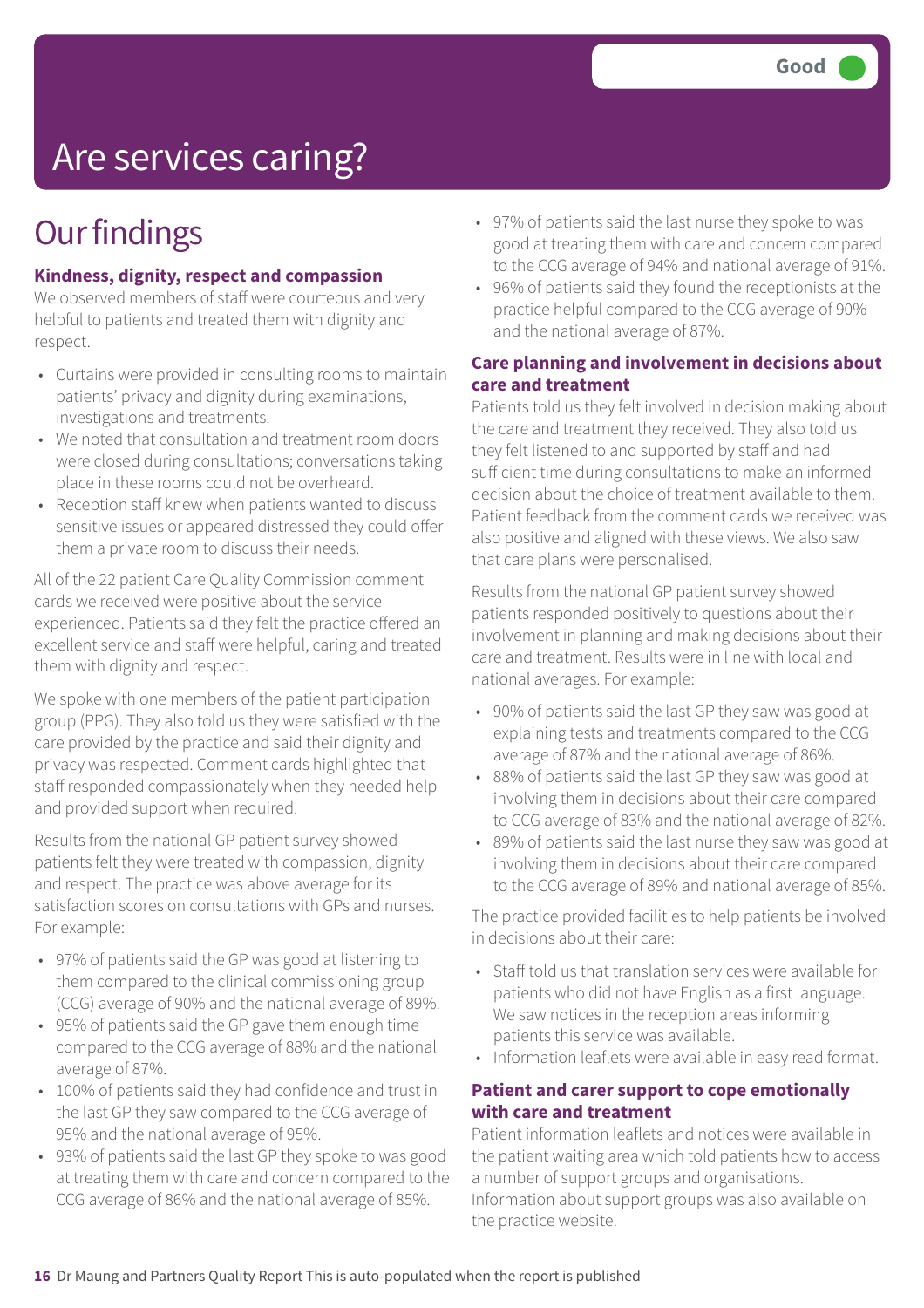## Are services caring?

The practice's computer system alerted GPs if a patient was also a carer. The practice had identified patients on the practice list as carers. Written information was available to direct carers to the various avenues of support available to them.

Staff told us that if families had suffered bereavement their usual GP contacted them. This call was either followed by a patient consultation at a flexible time and location to meet the family's needs and/or by giving them advice on how to find a support service.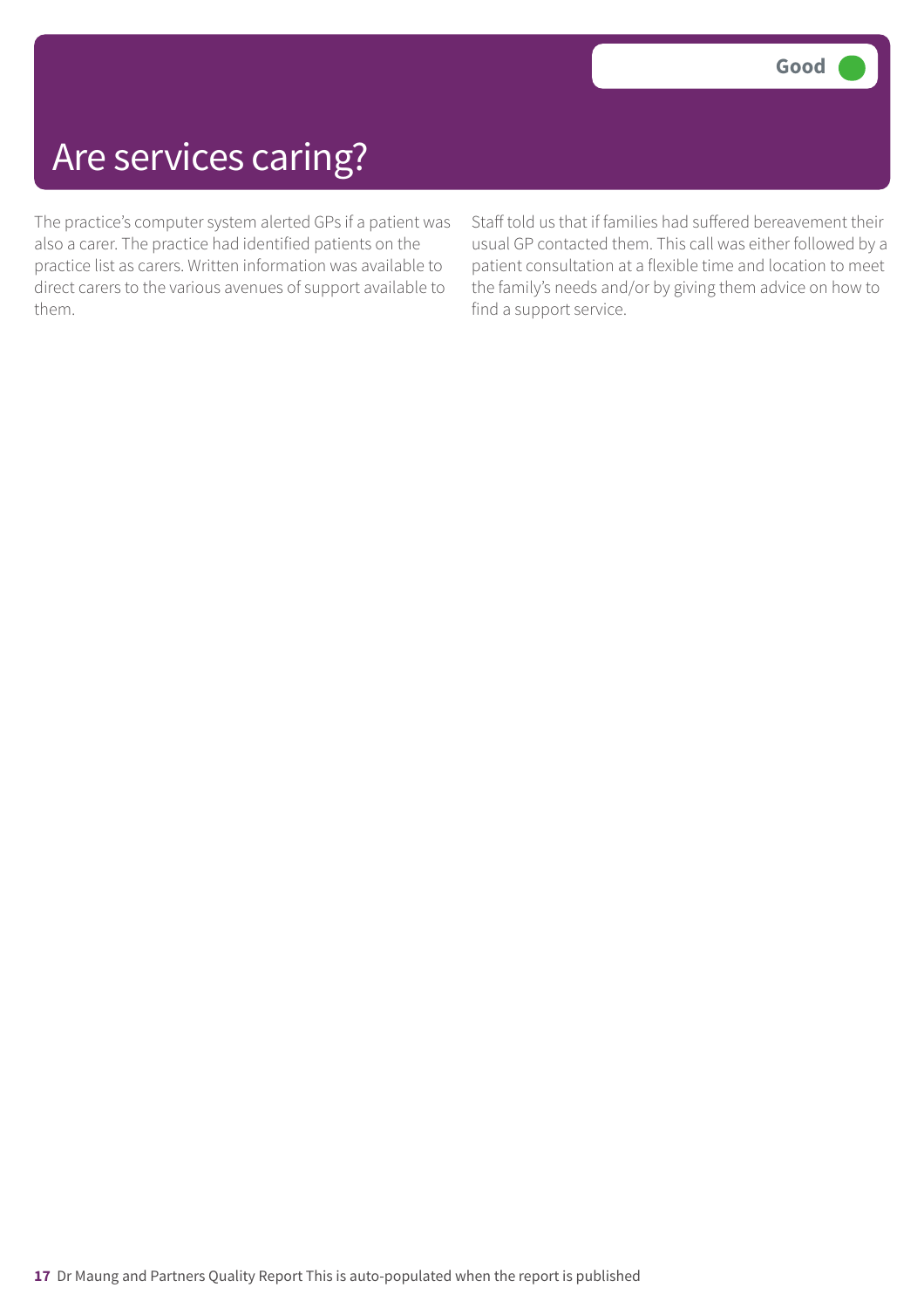# Are services responsive to people's needs?

(for example, to feedback?)

## **Our findings**

### **Responding to and meeting people's needs**

The practice reviewed the needs of its local population and engaged with the NHS England Area Team and Clinical Commissioning Group (CCG) to secure improvements to services where these were identified.

- There were longer appointments available for patients with a learning disability.
- Home visits were available for older patients and patients who had clinical needs which resulted in difficulty attending the practice.
- Same day appointments were available for children and those patients with medical problems that require same day consultation.
- Patients were able to receive travel vaccinations available on the NHS.
- There were disabled facilities, a hearing loop and translation services available.

### **Access to the service**

The practice is open between 8.30am and 6.30pm Monday to Friday except Wednesday afternoons when the practice closes at 5pm. Appointments with GPs are available Monday to Friday: 8:45 am-11:05 am, and Monday, Tuesday, Thursday & Friday: 4pm-5:40 pm.

Results from the national GP patient survey showed that patient's satisfaction with how they could access care and treatment was comparable to local and national averages.

- 87% of patients were satisfied with the practice's opening hours compared to the CCG average of 83% and national average of 78%.
- 88% of patients said they could get through easily to the practice by phone compared to the CCG average of 76% and national average of 73%.

People told us on the day of the inspection that they were able to get appointments when they needed them.

### **Listening and learning from concerns and complaints**

The practice had an effective system in place for handling complaints and concerns.

- Its complaints policy and procedures were in line with recognised guidance and contractual obligations for GPs in England.
- There was a designated responsible person who handled all complaints in the practice.
- We saw that information was available to help patients understand the complaints system.

We looked at all five complaints received in the last 12 months and found these were satisfactorily handled, dealt with in a timely way. Lessons were learnt from concerns and complaints and action was taken to as a result to improve the quality of care.